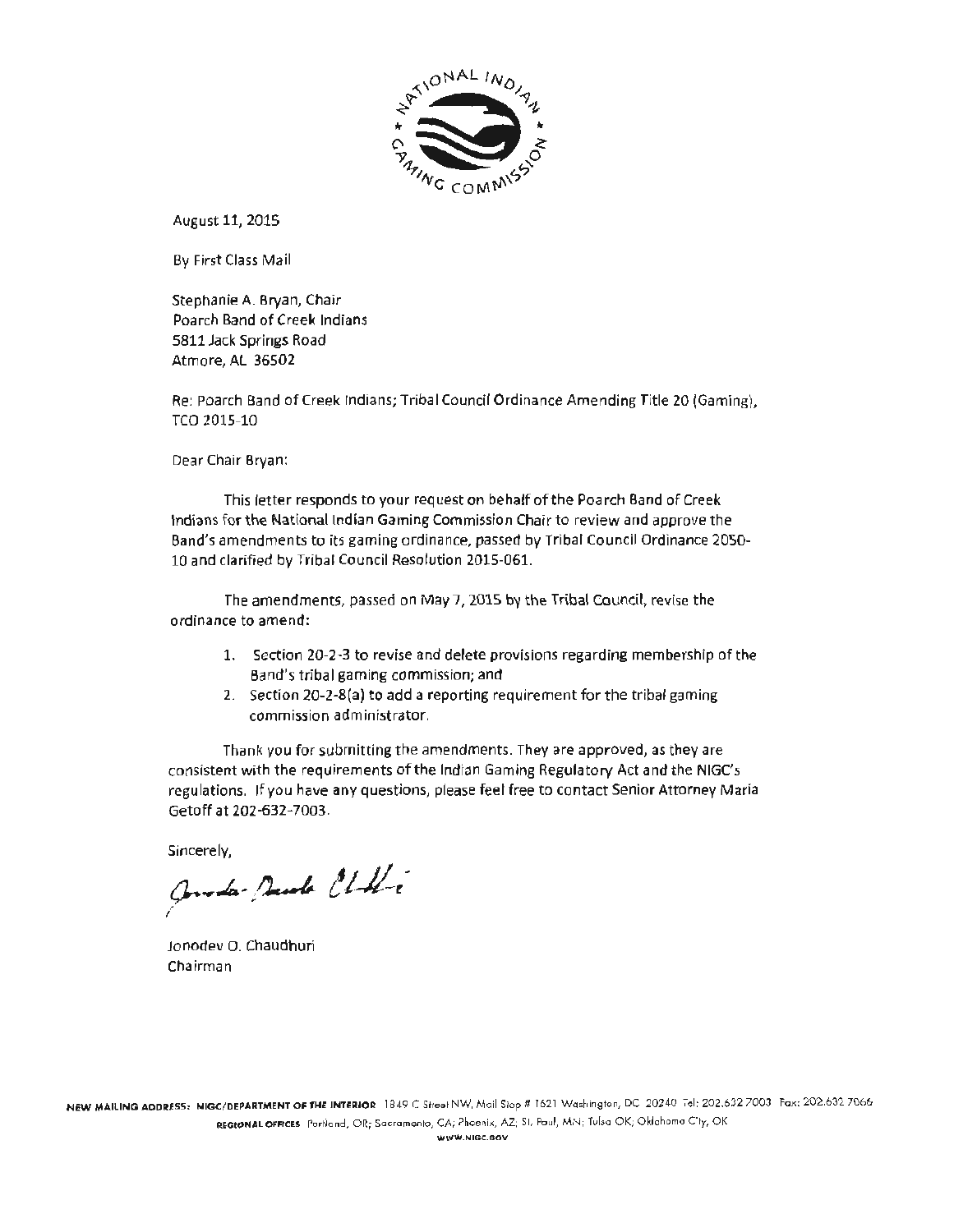

Barch Creek Indian Tribal Council Resolution

 $I'$   $\leq$  2015-061

### RESOLUTION TO CLARIFY ORDINANCE LANGUAGE FOR TCO 2015·10 AMENDMENTS TO TITLE 20 (GAMING)

- WHEREAS, the Poarch Band of Creek [ndians is a federally recognized Tribe organized pursuant to 25 C.F.R. 83;
- WHEREAS, the Constitution of the Poarch Band of Creek lndians authorizes its Tribal Council to enact, amend or repeal an ordinance or resolution;
- WHEREAS, on May 7, 2015, TCO 2015-10 approved amendments to Title 20 in Sections 20- 2-3 and 20·2-S(a) to revise and delete provisions regarding membership of the Tribal Gaming Commission, which is now governed by Title 45 (Board and Committee Organization Act), and to reflect the new chain of command for the Commission Administrator under the Tribal government structure;
- WHEREAS, for clarification of the "whereas" language in the Ordinance to Amend Title 20 (Gaming) and the legislative intent of the Tribal Council on May 7, 2014, the following statements are provided:
	- the referenced amendments to Section 20-1-3 and Section 20-2-1 are not amendments to Title 20 and should have been removed from the final Ordinance;
	- the amendment to Section 20-2·3 is correct to revise and delete provisions regarding membership of the Tribal Gaming Commission, which is now governed by Title 45;
	- the amendment to Section 20-2-S(a) does not reflect a new chain of command for the Commission Administrator under the new TribaJ government structure, but rather adds a reporting requirement for the Tribal Gaming Commission Administrator for the purpose of implementing Commission policies, objectives, and directives; and
- WHEREAS, the Tribal Council desires to clarify its amendments to Title 20 (Gaming), with the amendments to be effective upon approval by the National Indian Gaming Commission (NIGC).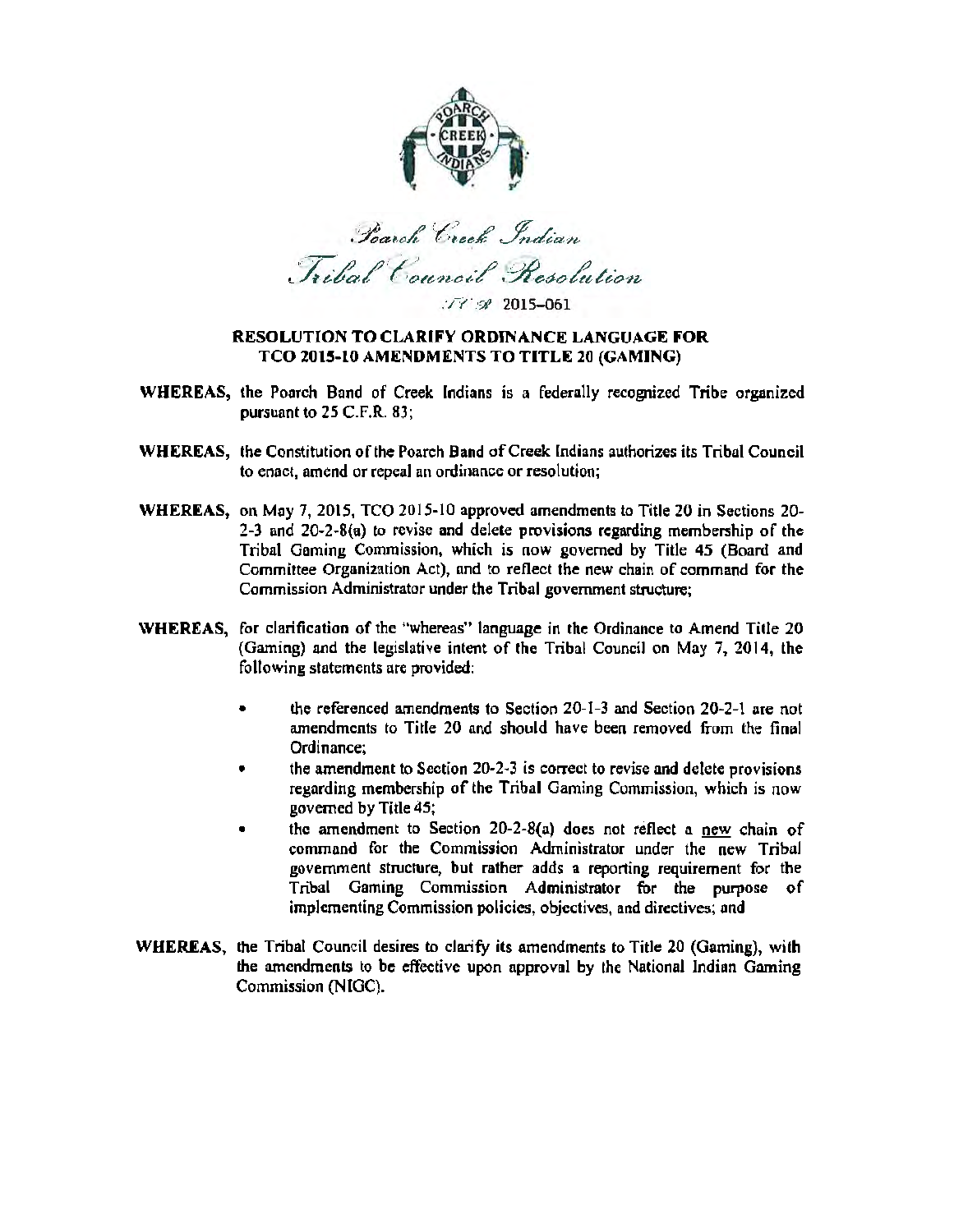NOW THEREFORE BE IT RESOLVED that the Tribal Council approves the clarification to the Ordinance to Amend Title 20 (Gaming) by this Resolution and establishes that the amendments to Title 20 were only to Sections 20-2-3 and 20-2-S(a) as set forth in TCO 2015- 010.

### APPROVAL

I, the Chair of the Poarch Band of Creek Indfans, hereby affix my signature to the resolution authorizing it to become official this 4<sup>th</sup> day of June, 2015.

Stephanie A. Bryan, Tribal Chair<br>Poarch Band of Creek Indians

### **CERTIFICATION**

[, the Secretary of the Poarch Band of Creek Indians, certify that the foregoing is a true extract from the minutes of the Tribal Council meeting of the Poarch Band of Creek Indians, comprised of nine members with  $8$  in attendance on the  $4<sup>th</sup>$  day of June, 2015, and that the above is in conformity with the provisions therein adopted by a vote of  $\frac{7}{10}$  in favor, and  $\frac{0}{10}$ against, 0 abstentions.

Gehman, Tribal Secretary David Poarch Band of Creek Indians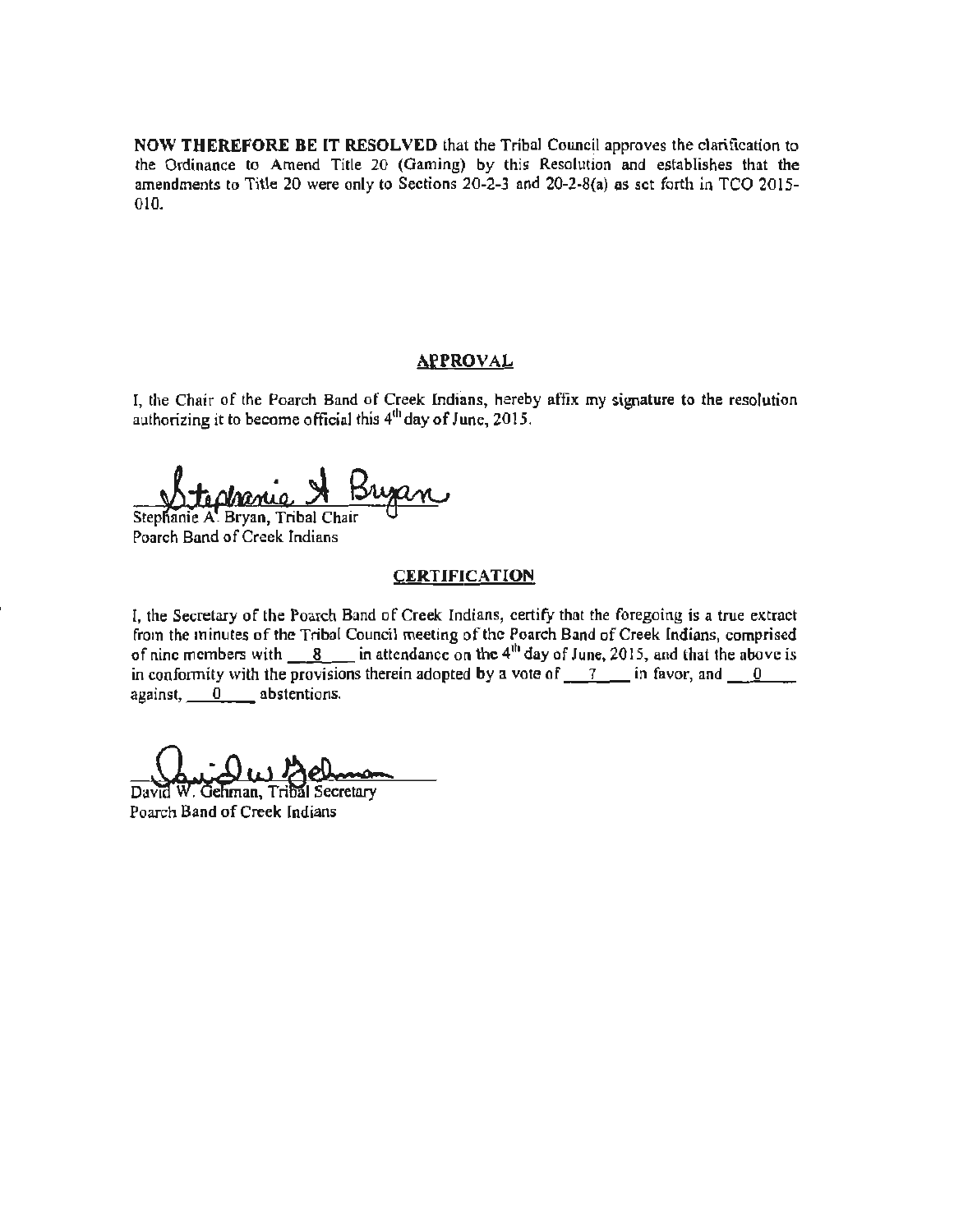

Poarch Creek Indians Tribal Council Ordinance

 $FcC$  2015-10

#### ORDINANCE TO AMEND TITLE 20 (GAMING)

- WHEREAS, the Poarch Band of Creek Indians is a federally recognized Tribe organized pursuant to 25 C.F.R. 83;
- WHEREAS, the Constitution of the Poarch Band of Creek Indians authorizes its Tribal Council to enact, amend or repeal an ordinance;
- WHEREAS, on October 25. 1986, Gaming was enacted by Tribal Council Motion and later amended by ordinances July 26, 1993, February 6, 2007, May 20, 2010, and July 18, 2013;
- WHEREAS, on November 15, 2012, TCO 12:011 enacted Title *45* (Board and Committee Organization Act) which was later amended on March 20, 2014 and September 4, 2014;
- WHEREAS, Title 20 (Gaming) has not been amended to reflect the passage and amendments to the Board and Committee Organization Act;
- WHEREAS, the proposed amendments to Section 20-1-3 add and delete certain definitions to reflect the use of terms throughout the Title;
- WHEREAS, the proposed amendments to Section  $20-2-3$  revise and delete provisions regarding membership of the Tribal Gaming Commission, which is now governed by Title  $45$ :
- WHEREAS, the revision to Section 20-2-S(a) reflects the new chain of command for the Commission Administrator under the new Tribal government structure;
- WHEREAS, the Tribal Council desires to amend Title 20 (Gaming), with the amendments to be effective upon approval by the National Indian Gaming Commission (NIGC);
- WHEREAS, pursuant to Section 20·2-l, the Tribal Council wishes to designate the management, oversight, and responsibility for day-to-day operations of the provisions of Title 20 to a department, entity, or employee within Tribal Government; and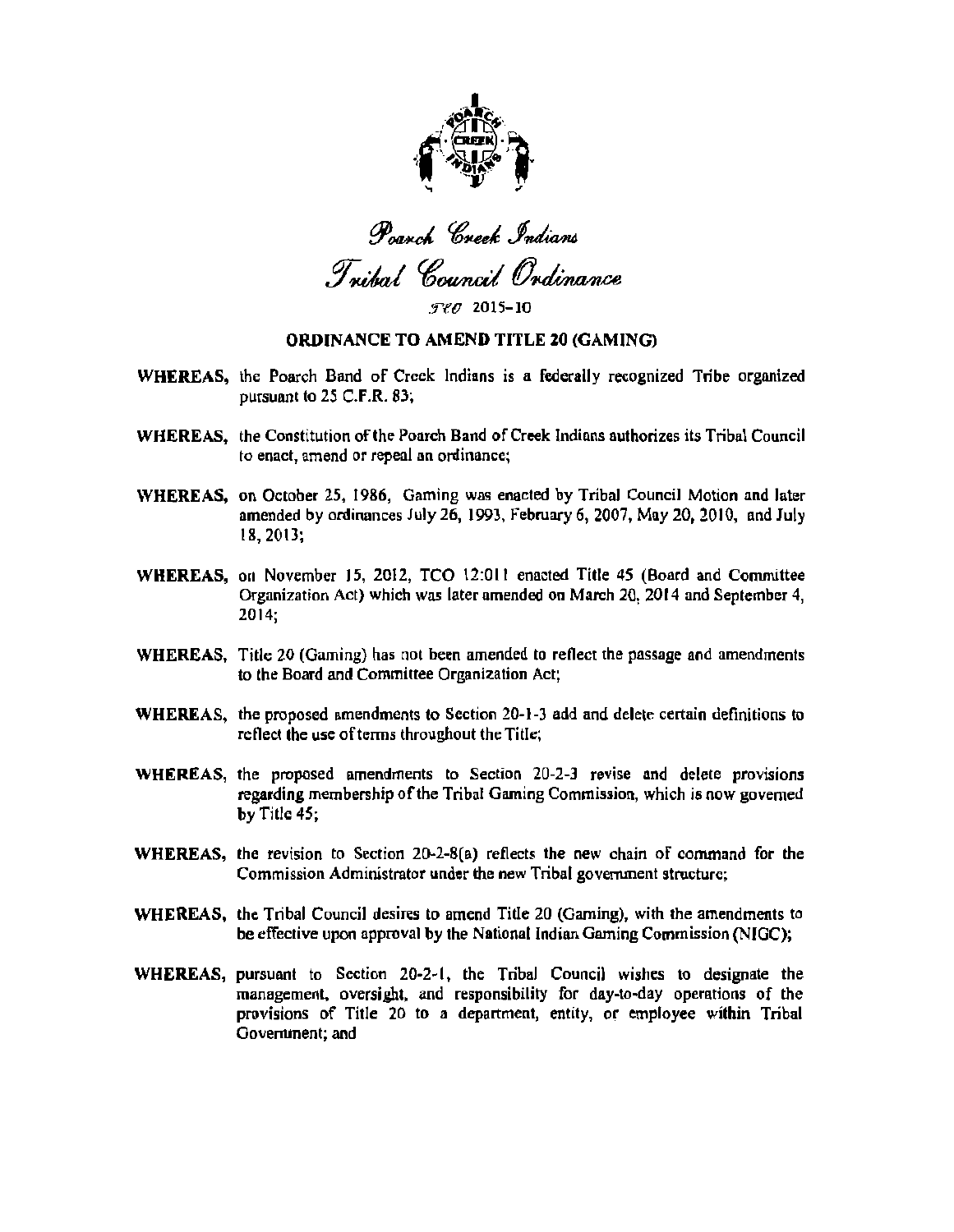WHEREAS, in accordance with  $\S$  2-3-1(b) of Title 2 (Legislative), this Ordinance was introduced by Tribal Council motion at the regularly scheduled official meeting on April 16, 2015.

NOW THEREFORE BE IT ORDAINED that the Tribal Council amends Title 20, effective upon NlGC approval, as follows:

#### § 20-2-3 Board of Commissioners

 $\mathbf{r}$ 

#### (a) Commission Structure

The unifonn system for the size, tenn, and selection of members for boards and committees, including commissions, is governed by legislation established under Title 45 (Board and Committee Organization Act) of the Tribal Code.

### (b) Eligibility of Commissioners

In addition to the membership qualifications in Title 45, a candidate for the Board of Commissioners shall also meet the following qualifications, even if the qualifications are more stringent than those qualifications in Title 45:

- $(1)$  A Commissioner shall be a natural person of at least twenty-one (21) years of age.
- (2) A Commissioner must be eligible to be licensed as a Key Employee and Primary Management Official in accordance with §20·6· l.
- (3) Commissioners must complete a background investigation which shall confirm that the Commissioners are persons of good character, honesty, and integrity, and persons whose prior and current activities, criminal record, reputation, habits, and associations (both business and personal) do not pose a threat to the public interest of the Tribe or to the effective regulation and control of gaming, or create or enhance the dangers of unsuitable, unfair, or illegal practices, methods, and activities in the conduct of gaming or carrying on of the business and financial arrangements incidental to the conduct of gaming.
- (4) A Commissioner must annually obtain a gaming license in accordance with the procedure in §20-2-4.
- (S) No person shall serve on the Commission if such: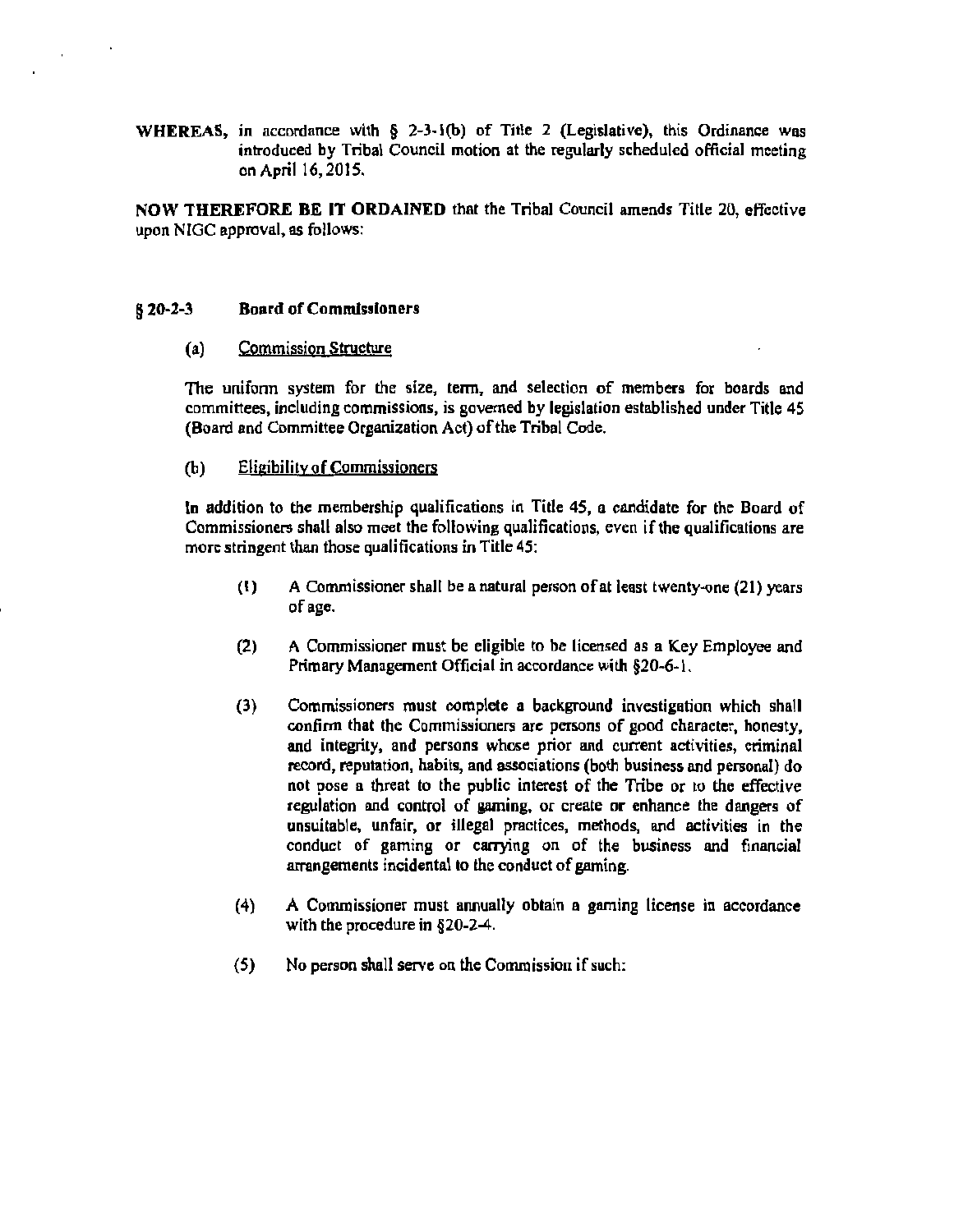- (i) Person is an employee of the Commission, member of the Gaming Board, a Tribal judge or justice, or an employee of any Gaming Establishment or the Gaming Operation;
- (ii) Person is an Immediate Family Member of or living with any Tribal Council member or Gaming Board member;
- (iii) Person has a direct or indirect financial interest in o Management Contract, other than his or her share of any per capita payment that the Tribe may make;
- (iv} Person is a Gaming Vendor or Non·garning Vendor or has a direct or indirect financial interest in a Gaming Vendor's or Non-gaming Vendor's contract with any Gaming Establishment or the Gaming Operation;
- (v) Person has a direct or indirect financial interest in any Gaming Establishment or the Gaming Operation, other than his or her share of any per capita payment or any stipend or compensation paid for service to the Board of Commissioners; or
- (vi) Person has been convicted of a felony, embezzlement, theft, robbery, receiving stolen property, fraud, fraudulent use of a credit card, forgery, possession of a forged instrument, bribery, counterfeiting, or falsification or destruction of records.

## (c) Function of the Commission

The business and affairs of the Commission shall be managed by ils Board of Commissioners, subject to any limitations set forth in the Tribal Constitution, this Title, or the Commission bylaws. The Board of Commissioners will detennine the manner in which it will exercise authority and responsibility for the management of the Commission and the extent to which such powers will be delegated to committees of the Board of Commissioners. The Board of Commissioners generally shall be responsible for establishing overall policies and objectives for the Commission relative to regulation, including, but not limited to, planning and delegating responsibility, and for periodically reviewing and evaluating results.

#### § 20-2-8 Tribal Gaming CommJssion Administrator

(a) The day-to-day activities of the Commission shall be under the direction of the Tribal Gaming Commission Administrator. The Tribal Gaming Commission Administrator shall report to the Board of Commissioners for the purpose of implementing Board of Commissioners' policies, objectives, and directives.